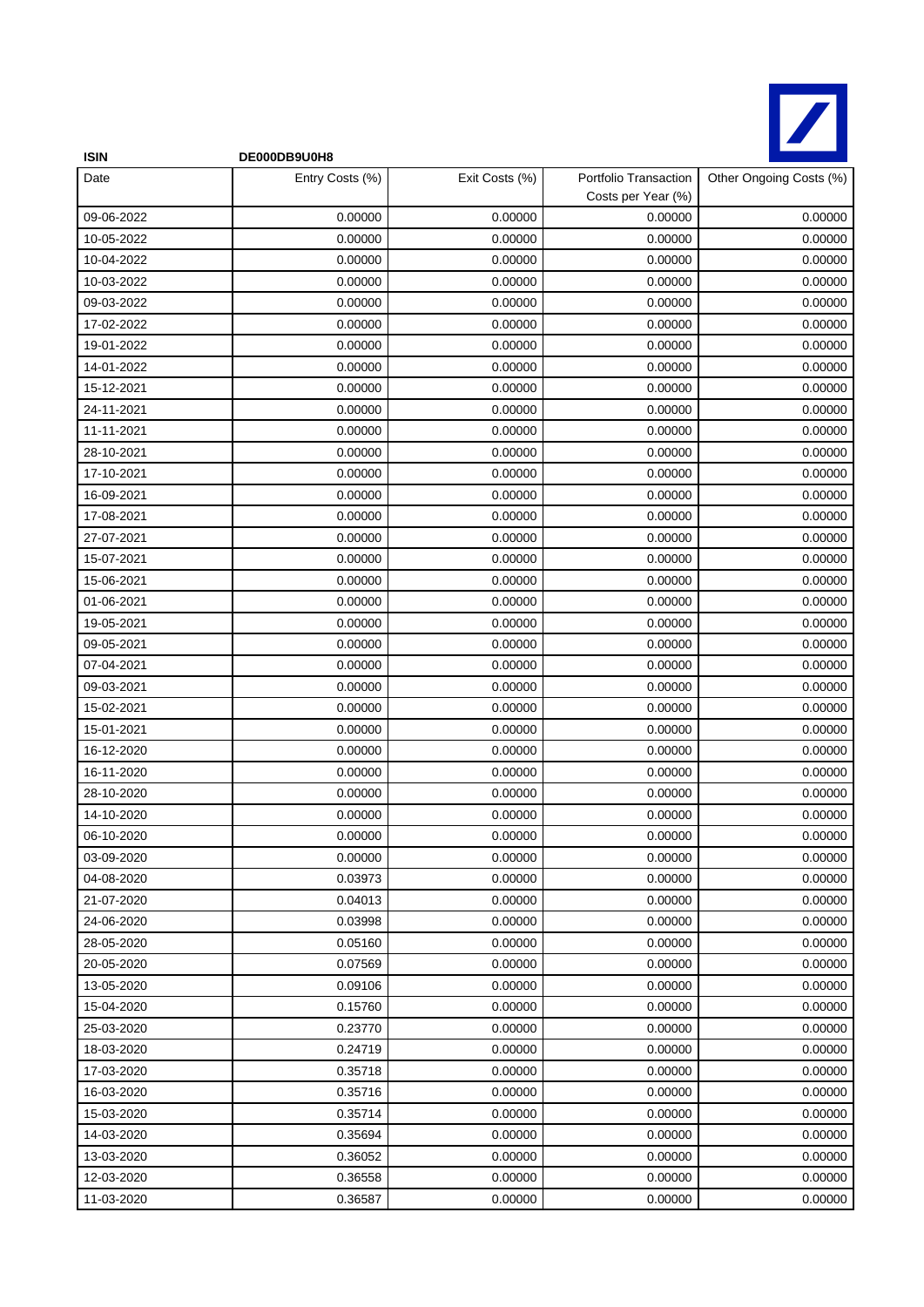| 10-03-2020 | 0.36811 | 0.00000 | 0.00000 | 0.00000 |
|------------|---------|---------|---------|---------|
| 09-03-2020 | 0.36804 | 0.00000 | 0.00000 | 0.00000 |
| 08-03-2020 | 0.36862 | 0.00000 | 0.00000 | 0.00000 |
| 07-03-2020 | 0.36800 | 0.00000 | 0.00000 | 0.00000 |
| 06-03-2020 | 0.36758 | 0.00000 | 0.00000 | 0.00000 |
| 05-03-2020 | 0.37194 | 0.00000 | 0.00000 | 0.00000 |
| 04-03-2020 | 0.37381 | 0.00000 | 0.00000 | 0.00000 |
| 03-03-2020 | 0.44779 | 0.00000 | 0.00000 | 0.00000 |
| 02-03-2020 | 0.45257 | 0.00000 | 0.00000 | 0.00000 |
| 01-03-2020 | 0.45807 | 0.00000 | 0.00000 | 0.00000 |
| 29-02-2020 | 0.45742 | 0.00000 | 0.00000 | 0.00000 |
| 28-02-2020 | 0.46357 | 0.00000 | 0.00000 | 0.00000 |
| 27-02-2020 | 0.46282 | 0.00000 | 0.00000 | 0.00000 |
| 26-02-2020 | 0.46029 | 0.00000 | 0.00000 | 0.00000 |
| 25-02-2020 | 0.46653 | 0.00000 | 0.00000 | 0.00000 |
| 24-02-2020 | 0.46125 | 0.00000 | 0.00000 | 0.00000 |
| 23-02-2020 | 0.47963 | 0.00000 | 0.00000 | 0.00000 |
| 22-02-2020 | 0.47900 | 0.00000 | 0.00000 | 0.00000 |
| 21-02-2020 | 0.47630 | 0.00000 | 0.00000 | 0.00000 |
| 20-02-2020 | 0.48767 | 0.00000 | 0.00000 | 0.00000 |
| 19-02-2020 | 0.48636 | 0.00000 | 0.00000 | 0.00000 |
| 18-02-2020 | 0.49074 | 0.00000 | 0.00000 | 0.00000 |
| 17-02-2020 | 0.50344 | 0.00000 | 0.00000 | 0.00000 |
| 16-02-2020 | 0.50332 | 0.00000 | 0.00000 | 0.00000 |
| 15-02-2020 | 0.50338 | 0.00000 | 0.00000 | 0.00000 |
| 14-02-2020 | 0.50187 | 0.00000 | 0.00000 | 0.00000 |
| 13-02-2020 | 0.50322 | 0.00000 | 0.00000 | 0.00000 |
| 12-02-2020 | 0.51046 | 0.00000 | 0.00000 | 0.00000 |
| 11-02-2020 | 0.51372 | 0.00000 | 0.00000 | 0.00000 |
| 10-02-2020 | 0.52248 | 0.00000 | 0.00000 | 0.00000 |
| 09-02-2020 | 0.52338 | 0.00000 | 0.00000 | 0.00000 |
| 08-02-2020 | 0.52347 | 0.00000 | 0.00000 | 0.00000 |
| 07-02-2020 | 0.52257 | 0.00000 | 0.00000 | 0.00000 |
| 06-02-2020 | 0.52964 | 0.00000 | 0.00000 | 0.00000 |
| 05-02-2020 | 0.52847 | 0.00000 | 0.00000 | 0.00000 |
| 04-02-2020 | 0.52821 | 0.00000 | 0.00000 | 0.00000 |
| 03-02-2020 | 0.54157 | 0.00000 | 0.00000 | 0.00000 |
| 02-02-2020 | 0.54088 | 0.00000 | 0.00000 | 0.00000 |
| 01-02-2020 | 0.53957 | 0.00000 | 0.00000 | 0.00000 |
| 31-01-2020 | 0.53965 | 0.00000 | 0.00000 | 0.00000 |
| 30-01-2020 | 0.53636 | 0.00000 | 0.00000 | 0.00000 |
| 28-01-2020 | 0.54171 | 0.00000 | 0.00000 | 0.00000 |
| 28-01-2020 | 0.54333 | 0.00000 | 0.00000 | 0.00000 |
| 27-01-2020 | 0.54585 | 0.00000 | 0.00000 | 0.00000 |
| 26-01-2020 | 0.55989 | 0.00000 | 0.00000 | 0.00000 |
| 26-01-2020 | 0.56088 | 0.00000 | 0.00000 | 0.00000 |
| 24-01-2020 | 0.55988 | 0.00000 | 0.00000 | 0.00000 |
| 22-01-2020 | 0.56442 | 0.00000 | 0.00000 | 0.00000 |
| 22-01-2020 | 0.56321 | 0.00000 | 0.00000 | 0.00000 |
| 21-01-2020 | 0.56608 | 0.00000 | 0.00000 | 0.00000 |
| 17-01-2020 | 0.57675 | 0.00000 | 0.00000 | 0.00000 |
| 19-01-2020 | 0.57698 | 0.00000 | 0.00000 | 0.00000 |
| 17-01-2020 | 0.57571 | 0.00000 | 0.00000 | 0.00000 |